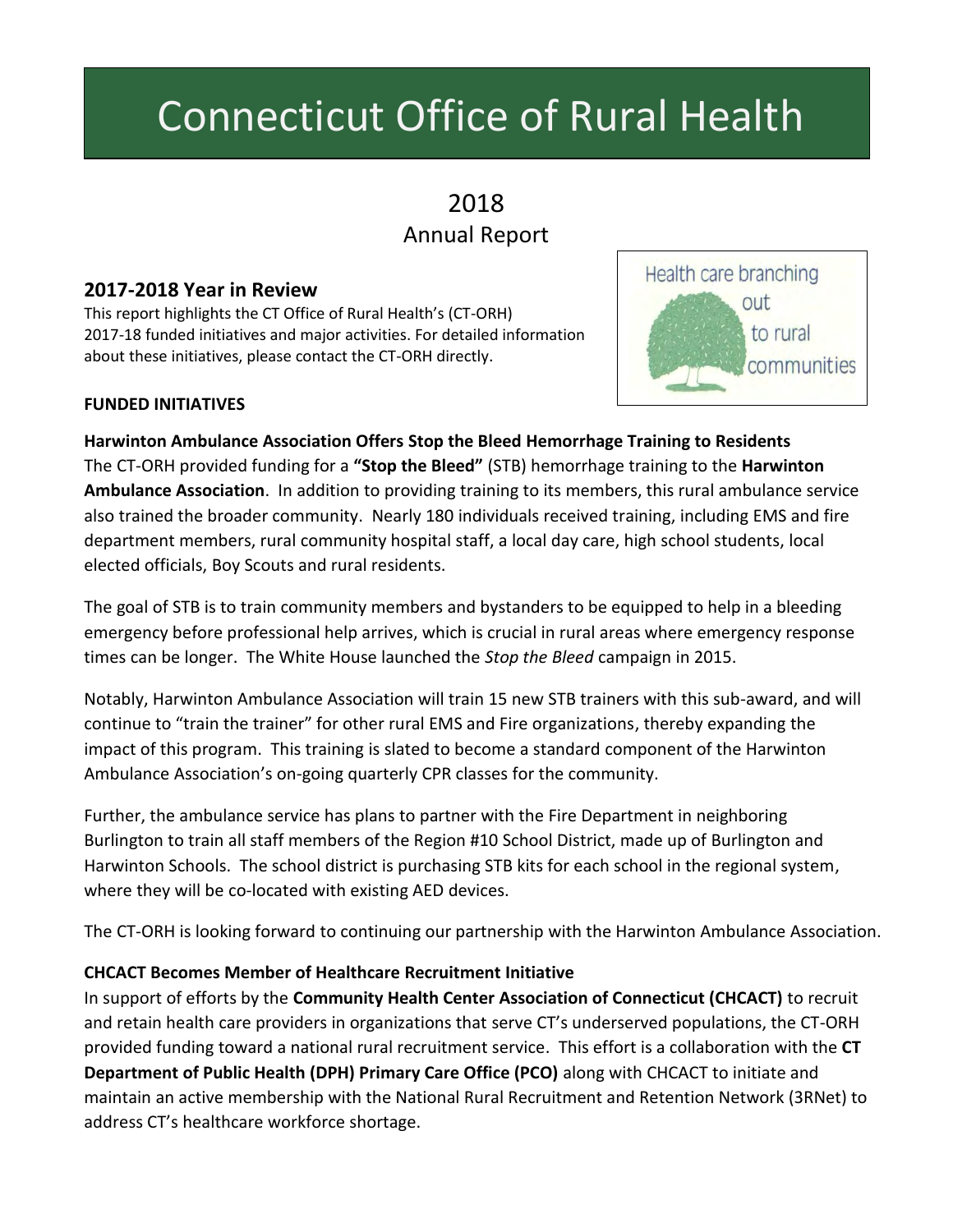#### **ACTIVITIES**

#### **Northwestern CT Community College (NCCC) Launches Tobacco-Free Campus Initiative**

On behalf of **NCCC**, the CT-ORH wrote a **"Tobacco-Free Campus Initiative"** grant. The initiative is based on the recommendations of a representative college sub-committee. According to NCCC President Mike Rooke, "The recommendations provide a path to move the campus towards a healthy community for all, but do so in a way that respects all members of the community." The college will implement its plan to become smoke, vape and tobacco free by July 2019. Funding and technical assistance are provided by a grant funded by **Southern CT State University (SCSU)** and the **CT Department of Public Health**. Key Tobacco-Free Campus Initiatives include –

- Messaging -- vaping and other ENDS (electronic nicotine delivery systems) products, in addition to combustible cigarettes, included in messaging and educational campaign to address current high ENDS usage rates
- Signage design and production of temporary and permanent signs campus-wide
- Training Director of Student Activities has been trained in the University of Massachusetts online "Basic Skills for Working with Smokers" course and will oversee the Tobacco Free Ambassador (TFA) program. TFAs will be trained by the SCSU Tobacco Coordinator on ENDS and other tobacco and will assist with supporting students through education and outreach
- Smoking cessation classes -- free smoking cessation classes offered on-campus by Charlotte Hungerford Hospital in Fall 2018 and Spring 2019 for students, faculty and community members
- SCSU technical assistance, including training on Nicotine-Replacement Therapy (NRT) for NCCC Tobacco-Free Campus Committee
- NRT vouchers made available to the campus community for redemption at Beacon Prescriptions, a neighborhood pharmacy
- Tobacco-free webpages, policy and press statements

This initiative will continue in the 2018-2019 fiscal year.





Tobacco-Free Messaging and Signage at NCCC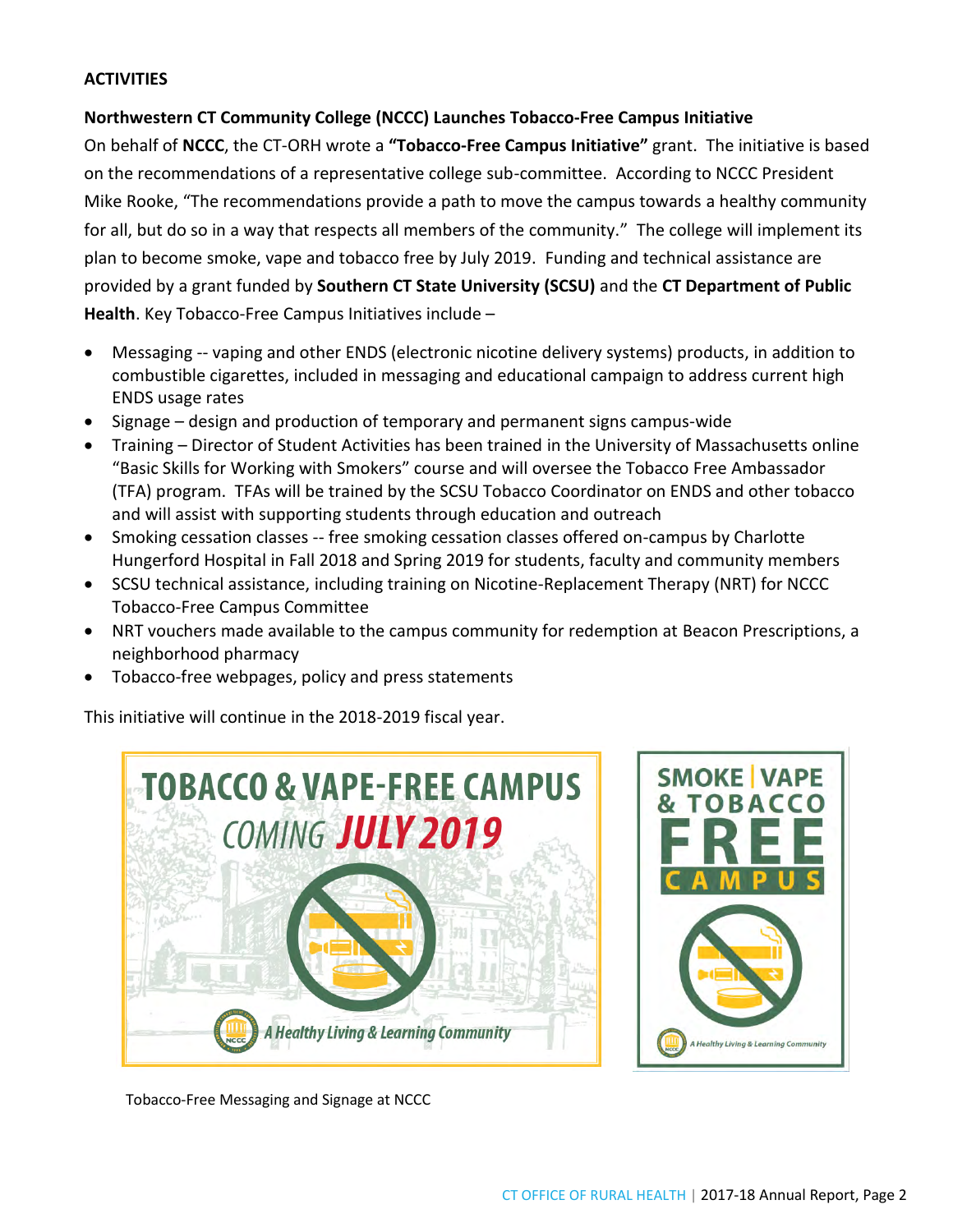#### **Opioid Prescription Training Offered to Connecticut Prescribers**

The CT-ORH and the **Litchfield County Opiate Task Force** collaborated to offer a **Safe and Competent Opioid Prescribing Education (SCOPE) of Pain,** an accredited continuing medical education meeting to healthcare providers in Litchfield County on the subject of opioid prescribing.

The educational meeting was held on April 3 in Torrington, CT. Course faculty were William Becker, MD, Assistant Professor, and Daniel Tobin, MD, FACP, Associate Professor, both of **Yale University School of Medicine**. Over one hundred healthcare providers attended the training, including MDs, dentists, APRNs, PAs, nurses, public health and behavioral health professionals and students. Seven of the eight Connecticut counties were represented by attendees, and a productive Q&A session followed.

SCOPE of Pain is based on the FDA's curriculum known as the *Blueprint for Prescriber Education for Extended Release & Long-Acting Opioid (ER/LA) Analgesics*. The SCOPE of Pain course director is Daniel Alford, MD, MPH of **Boston University School of Medicine.** The CT-ORH provided technical assistance in marketing the training to rural prescribers, and in securing the venue. Introductory remarks were made by Maria Coutant-Skinner, Executive Director of McCall Center for Behavioral Health, and Mary Winar, former Manager of the CT-ORH.

The **Torrington Area Health District** (TAHD) utilized the opportunity to conduct a brief survey regarding the experience of prescribers using the CT Prescription Monitoring and Reporting System. They are one of five local health departments that received a "**Change the Script**" grant from the State. The SCOPE of Pain training event presented a very successful collaborative opportunity for CT-ORH and TAHD.



Course Faculty and Introductory Speakers



Opioid Prescribing Training in Torrington, CT